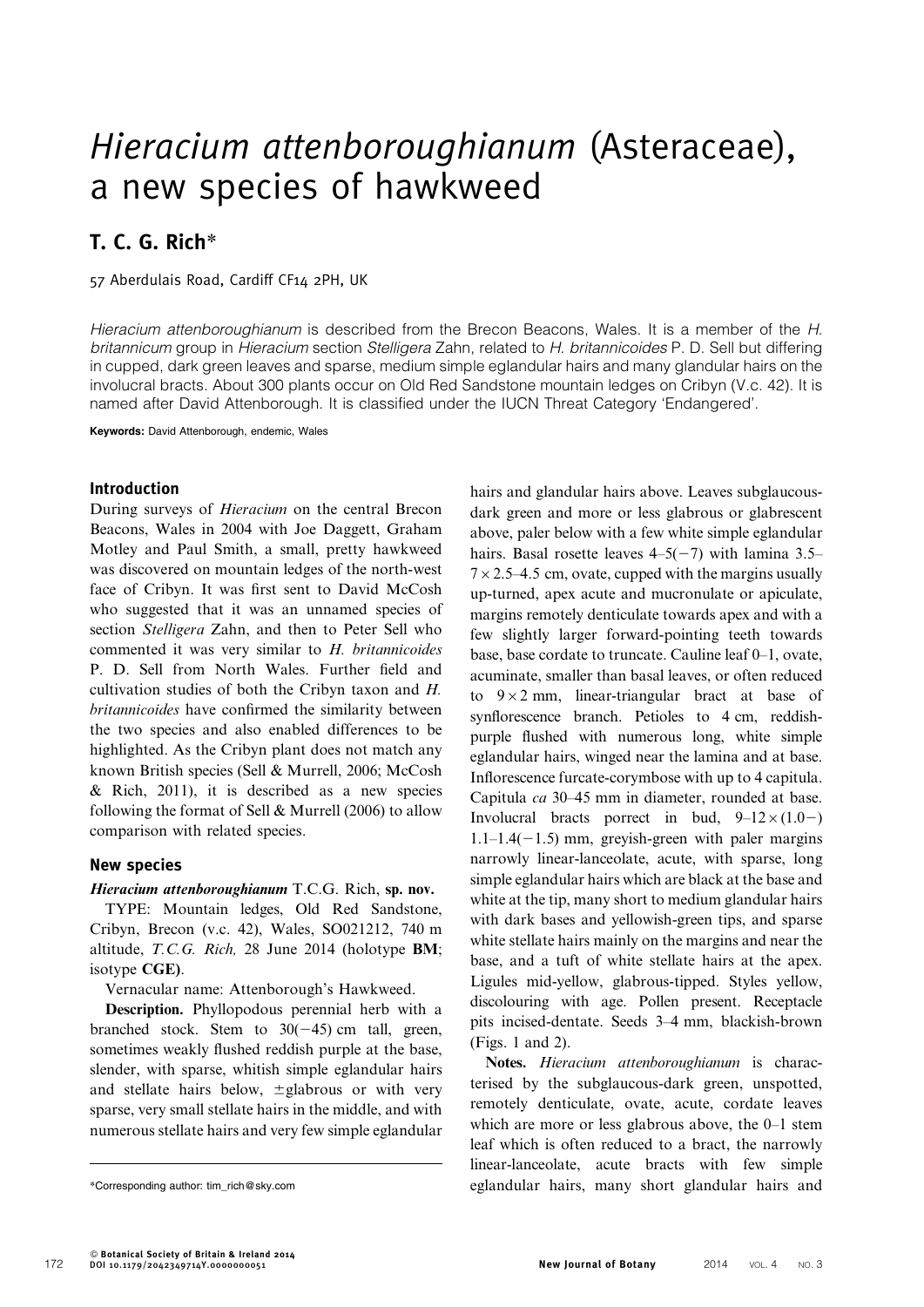

Figure 1 Hieracium attenboroughianum. (A) Whole plant. (B–F) Basal rosette leaves from outer (B) to inner (F). (G–H) Stem leaves. (I) Capitulum. (J) Involucral bract. Scale bars=1 cm.

sparse stellate hairs, the glabrous-tipped ligules and the yellow styles.

Hieracium attenboroughianum is a member of Hieracium section Stelligera Zahn, with a welldeveloped basal rosette and few or no stem leaves, with rigid simple hairs and medium to large capitula. Within Section Stelligera, it is a member of the H. britannicum group (Sell & West, 1968; Sell & Murrell, 2006), which are a group of closely related species of calcareous substrates which may have diverged through geographic isolation and minor mutation from a more widespread parent species. It can be separated from these seven related species as below.

Hieracium britannicum F. Hanb., which is endemic to Derbyshire and Staffordshire, differs in having dense stellate hairs and numerous simple hairs on the involucral bracts (sparse stellate hairs and sparse simple hairs on the involucral bracts in  $H$ . attenboroughianum).

Hieracium britanniciforme Pugsley differs in having larger capitula 40–50 mm across and large dark spots on the leaves which have many long simple hairs on the upper surface (smaller capitula and unspotted leaves with few or no simple hairs on the upper surface in H. attenboroughianum).

Hieracium britannicoides P.D. Sell, which is endemic to North Wales, differs in having flat mid-green or slightly glaucous leaves with many, long simple eglandular hairs on the petioles, and numerous medium simple eglandular hairs and few glandular hairs on the involucral bracts (cupped, dark green leaves and sparse medium simple eglandular hairs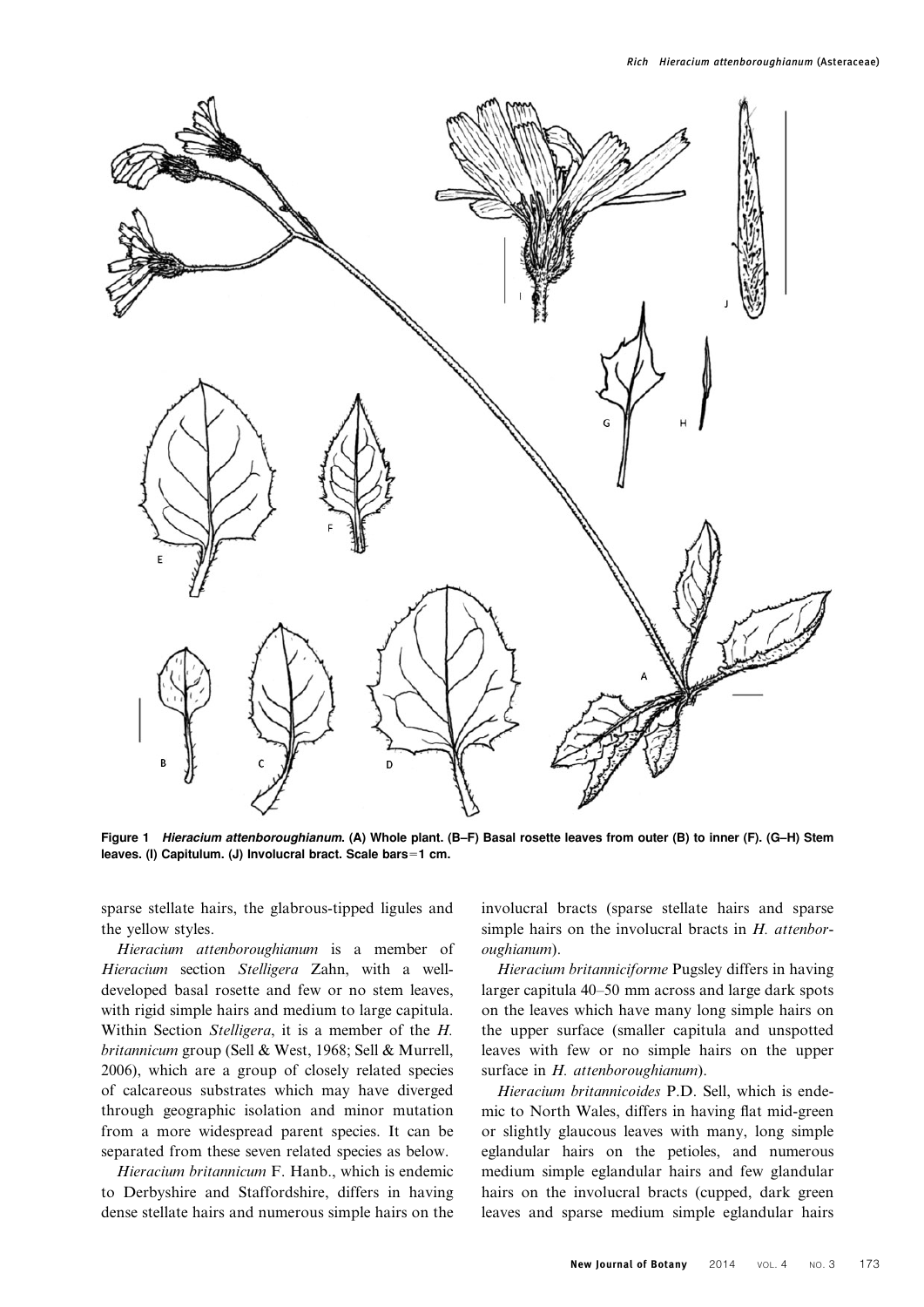

Figure 2 Holotype of Hieracium attenboroughianum. attenboroughianum).

and many glandular hairs on the involucral bracts in H. attenboroughianum).

Hieracium naviense J. N. Mills, which is endemic to Derbyshire, differs in having numerous stellate hairs on the involucral bracts and much more deeply toothed leaves, often with teeth on the petioles (sparse stellate hairs on the involucral bracts and remotely denticulate teeth in H. attenboroughianum).

Hieracium subbritannicum (Ley) P.D. Sell & C. West, which is restricted to South Wales and Western England (though probably extinct in the latter), differs in having more strongly toothed, lanceolate leaves usually with two large reflexed teeth at the base of the inner rosette leaves and numerous medium simple eglandular hairs on the involucral bracts (remotely denticulate ovate leaves and sparse medium simple eglandular hairs on the involucral bracts in H. attenboroughianum).

Hieracium stenolepiforme (Pugsley) P.D. Sell & C. West, which is endemic to Cheddar Gorge in England, has lanceolate leaves and numerous simple hairs on the involucral bracts (ovate leaves and sparse simple hairs on the involucral bracts in H. attenboroughianum).

Hieracium vagicola P.D. Sell which is endemic to the English side of the Wye Valley, differs in having dense stellate hairs on the involucral bracts and more deeply toothed leaves (sparse stellate hairs on the involucral bracts and remotely denticulate teeth in H.



Figure 3 Pictures of Hieracium attenboroughianum. (a) Locality on NW side of Cribyn. (b) Habitat on Old Red Sandstone mountain rocks. (c) Plant. (d) Capitulum.